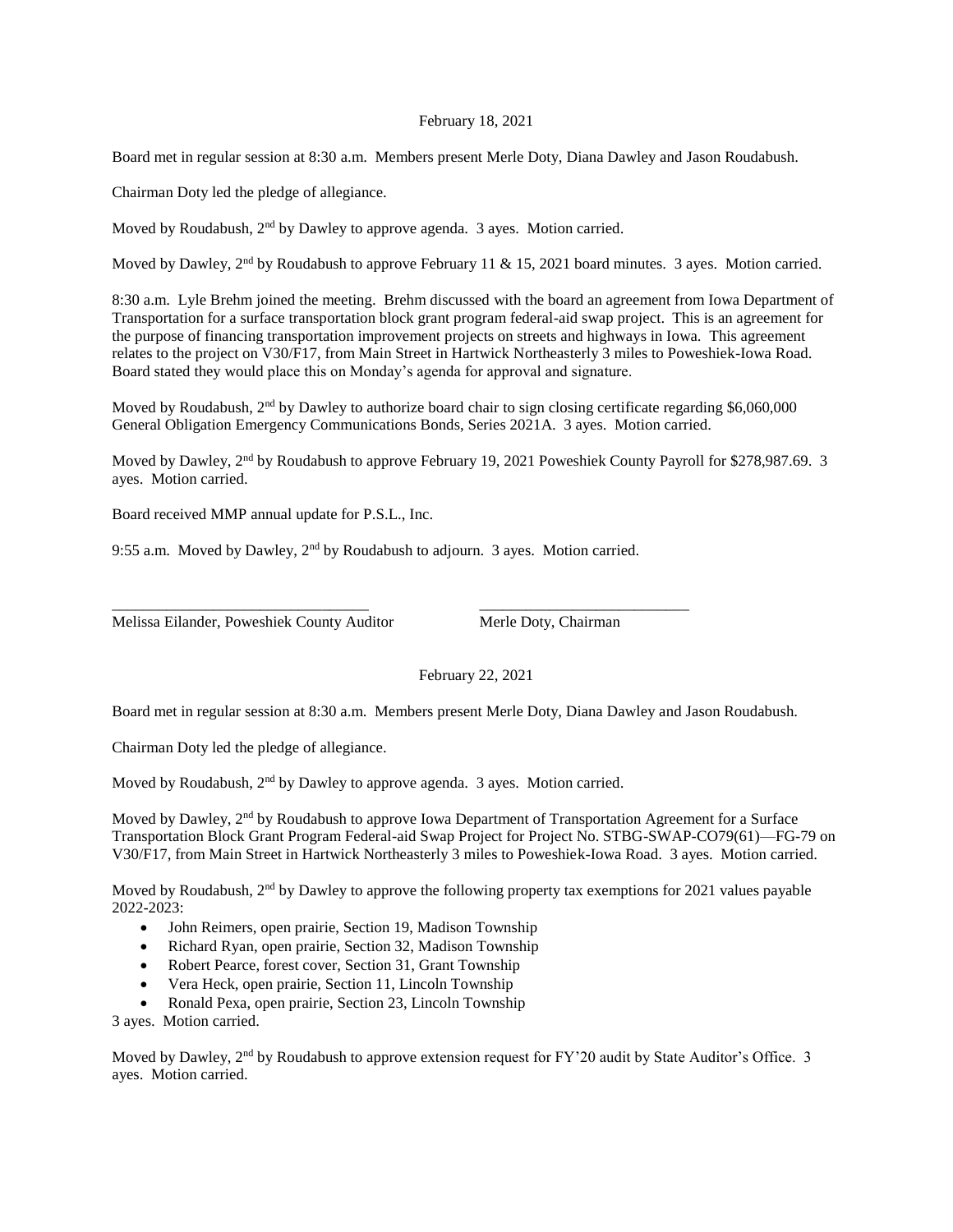9:00 a.m. Moved by Roudabush, 2<sup>nd</sup> by Dawley to enter into public hearing regarding proposed property tax levy for FY'22 budget. 3 ayes. Motion carried. Present: Jason Roudabush, Diana Dawley, Merle Doty, Supervisors; Missy Eilander, Auditor. No one was present to speak for or against the proposed maximum property tax levy for FY'22 budget. 9:05 a.m. Moved by Dawley, 2nd by Roudabush to end public hearing. 3 ayes. Motion carried.

Moved by Roudabush,  $2^{nd}$  by Dawley to approve Resolution #2021-27 maximum property tax dollars FY'22 budget. 3 ayes. Motion carried.

## **RESOLUTION #2021-27**

## **APPROVAL OF FY'22 MAXIMUM PROPERTY TAX DOLLARS**

WHEREAS, the Poweshiek County Board of Supervisors have considered the proposed FY'22 Poweshiek County maximum property tax dollars for both General County Services and Rural County Services, and

WHEREAS, a notice concerning the proposed county maximum property tax dollars was published as required and posted on county web site, and

WHEREAS, a public hearing concerning the proposed county maximum property tax dollars was held on February 22, 2021,

NOW THEREFORE BE IT RESOLVED by the Board of Supervisors of Poweshiek County that the maximum property tax dollars for General County Services and Rural County Services for FY'22 shall not exceed the following:

General County Services – \$4,131,508 Rural County Services – \$3,338,310

The Maximum Property Tax dollars requested in either General County Services or Rural County Services for FY'22 does not represent an increase of greater than 102% from the Maximum Property Tax dollars requested for FY'21.

Roll Call Vote: Merle Doty – AYE Diana Dawley – AYE Jason Roudabush – AYE

Passed and adopted this 22<sup>nd</sup> day of February 2021.

Merle Doty, Chairman Diana Dawley, Vice Chairman Jason Roudabush, Member Attest: Melissa Eilander, Poweshiek County Auditor

Board reviewed Cost Allocation Plan. Moved by Dawley, 2<sup>nd</sup> by Roudabush to approve Cost Allocation Plan and authorize chairman to sign certificate. 3 ayes. Motion carried.

9:30 a.m. J.D. Griffith, Sanitarian/Zoning met with board for monthly meeting. Griffith stated he is looking for someone to fill a vacant spot on the Board of Adjustment.

10:00 a.m. Tom Kriegel, Sheriff met with board to inform he had been contacted by the director of campus security at Grinnell College regarding the county radio system. The director stated Grinnell College is looking into a new radio system but wondered if it would be a possibility to join with the county radio system. Kriegel feels it would be good idea for the college to join in the system and would be good for security issues and being able to coordinate